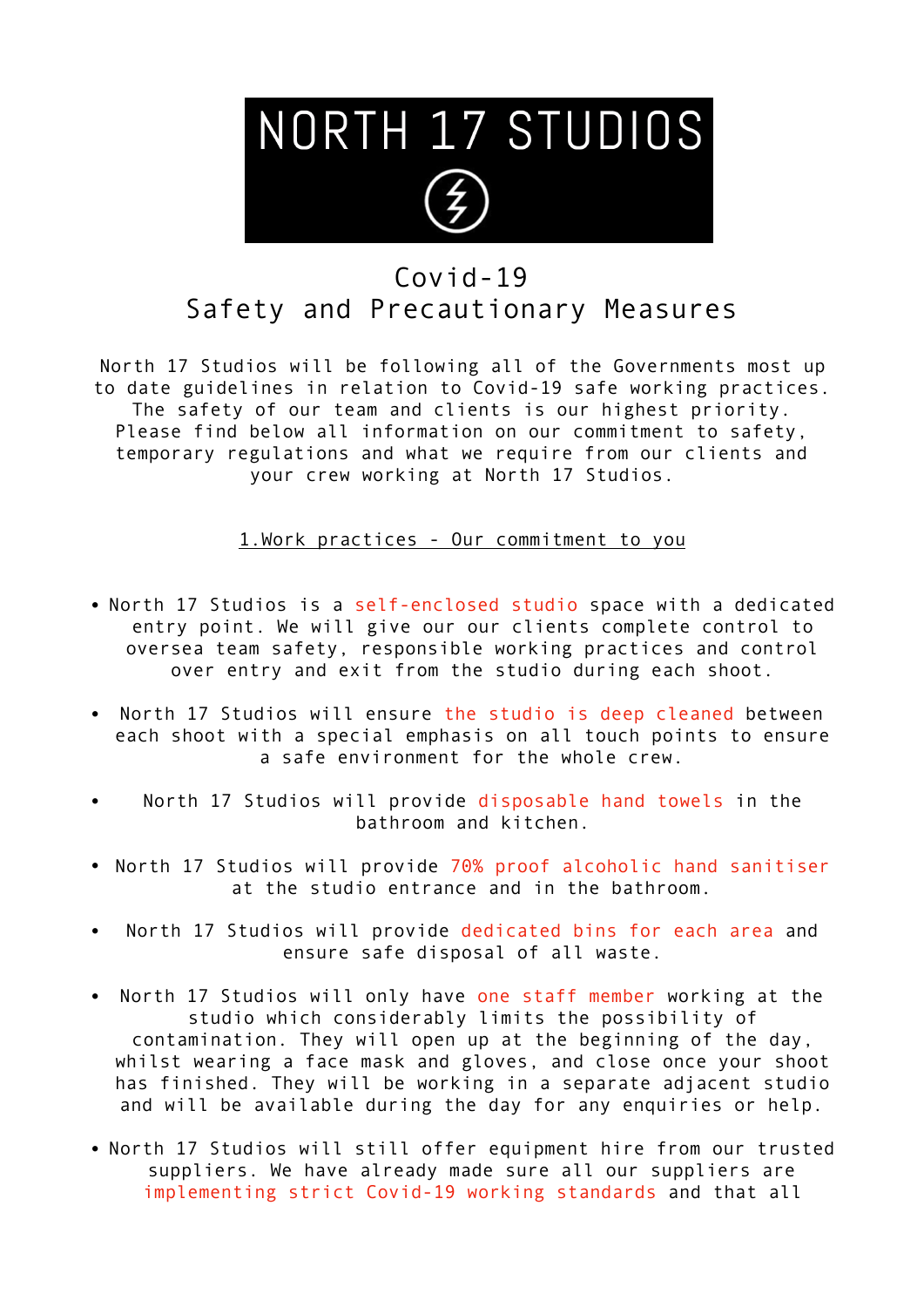equipment has been thoroughly cleaned with anti-viral products before delivery. When possible we aim to delivery the kit the day before the shoot.

North 17 Studios will ensure that all our in-house hired photo equipment is thoroughly cleaned and disinfected between each shoot.

//

## 2.Temporary Regulations

- Due to the size of the studio all shoots will be strictly limited to a maximum of 15 people and clients will be required to enforce a one in one out arrival policy once maximum has been reached.
- North 17 Studios will not be offering any catering until further notice. We will still offer the standard tea/coffee, stocked fridge and snacks packages.
- North 17 Studios would strongly advice against any shared buffet style self catering. If self catering is brought in we would suggest that it is distributed in individual packaging.
- North 17 Studios ask anyone from the team to not dispose of cigarettes butts on the ground outside the studio. All butts must be disposed of in the ashtray provided.
- Due to deep cleaning requirements North 17 studios will be enforcing strict arrival and exit times for all shoots. The studio needs to be fully vacated and clear by these times. Overtime will be still offered if booked in advance.
- All clients will be required to sign a Covid-19 declaration form before the shoot is confirmed.
- North 17 Studios will be requiring all clients to pay a temporary deep cleaning charge of £39 per shoot.

//

## 3. Client Responsibilities

Clients will be responsible for their own provision of gloves and masks for the team and the provision of any other PPE needed